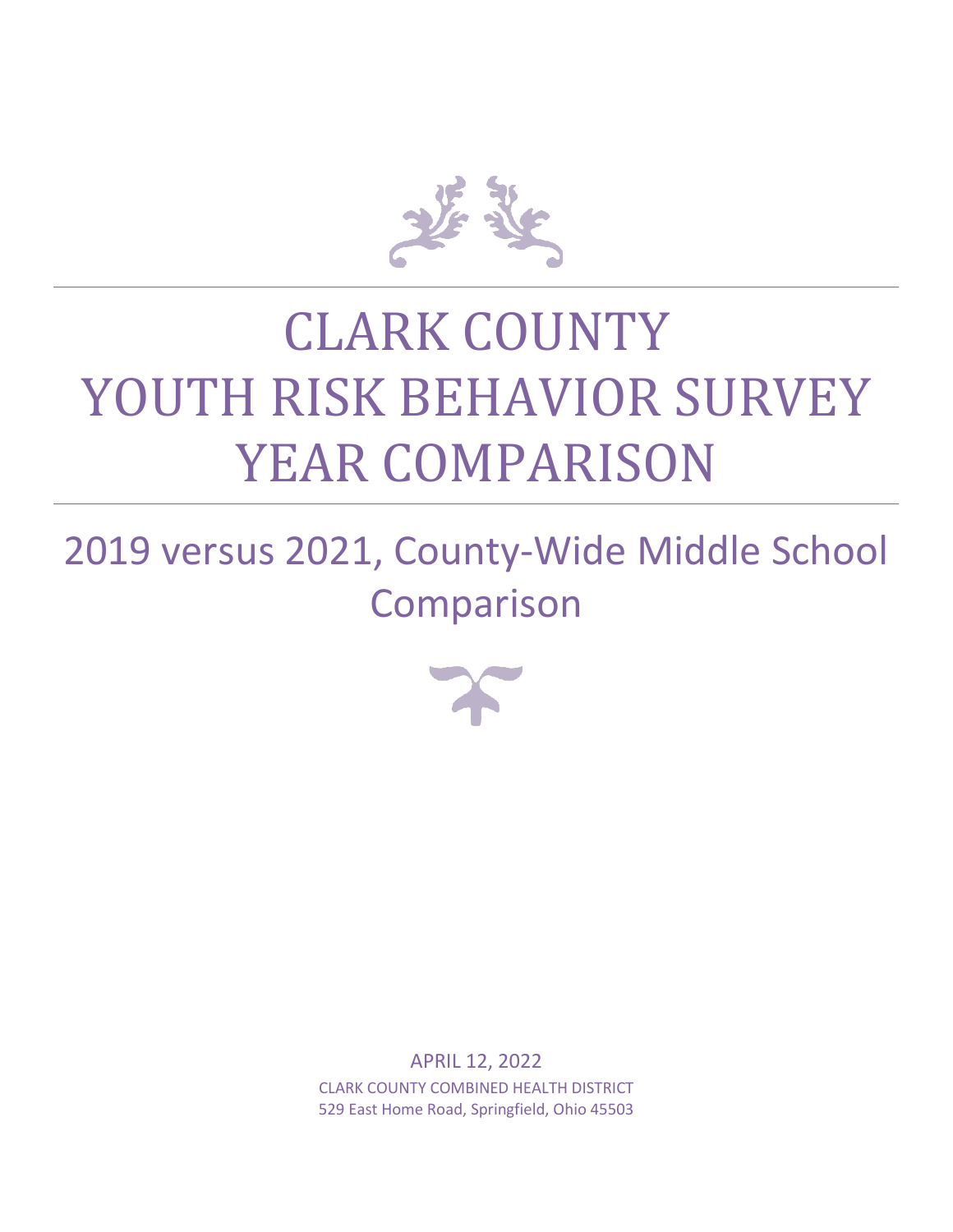## **Clark County Youth Risk Behavior Survey (YRBS) Comparison**

County-wide Middle School Results Year Comparison *Version 1*

#### Introduction

The Youth Risk Behavior Survey (YRBS) is a survey that monitors health risk behaviors that contribute to the leading causes of death and disability among  $7<sup>th</sup>$ -8<sup>th</sup> grade students. Topics include behaviors that contribute to unintentional injuries and violence, sexual behaviors, alcohol and drug use, tobacco use, dietary behaviors, physical activity, and the prevalence of obesity and asthma.

This report compares county-wide results of the Middle School YRBS that was administered in 2019 and in 2021 by the Clark County Combined Health District in collaboration with each individual school district and school.

#### Methods

A census was conducted on youth risk behavior with students across middle schools in Springfield.

The survey was split into categories, including driving habits, violence and weapon carrying, sexual violence, bullying, depression and suicide, tobacco, alcohol, marijuana, drugs, sexual behavior, body weight, dietary behavior, physical activity, and miscellaneous topics.

The data collection method in this census was congruent with the CDC criteria for the YRBS, which suggests a two-stage, cluster sample design. The two-stage cluster sample design was achieved by first conducting a census of every school in the county, then randomly selecting classrooms from each school to analyze. **Since surveys administered in 2011, 2013, 2015 and 2017 were not completed using the two-stage cluster sample design and 95% confidence interval, the data collected in this YRBS CANNOT be compared with results from the Clark County YRBS surveys administered in 2011, 2013, 2015 and 2017.**

All incomplete or invalid responses were removed. Survey answers that were logically inconsistent with one another were also removed. A weight based on student sex, race, ethnicity, and grade was applied to each record to adjust for school and student nonresponse.

#### Significant Testing

If a "statistically significant" difference was found between the answers from 2019 to 2021, it means that there is a 95% probability that the difference was not due to chance alone. Therefore, it is very likely that something is different between the two populations regarding this topic. These differences are noted in the far-right column of the following table and are defined below.

If a percent change is trending in the positive direction, it is represented by a green arrow.

If a percent change is significant, it is represented by a solid arrow.



If a percent change is trending in the negative direction, it is<sup>4</sup> represented by a red arrow.

If a percent change is less than 1%, it is represented by a black block.

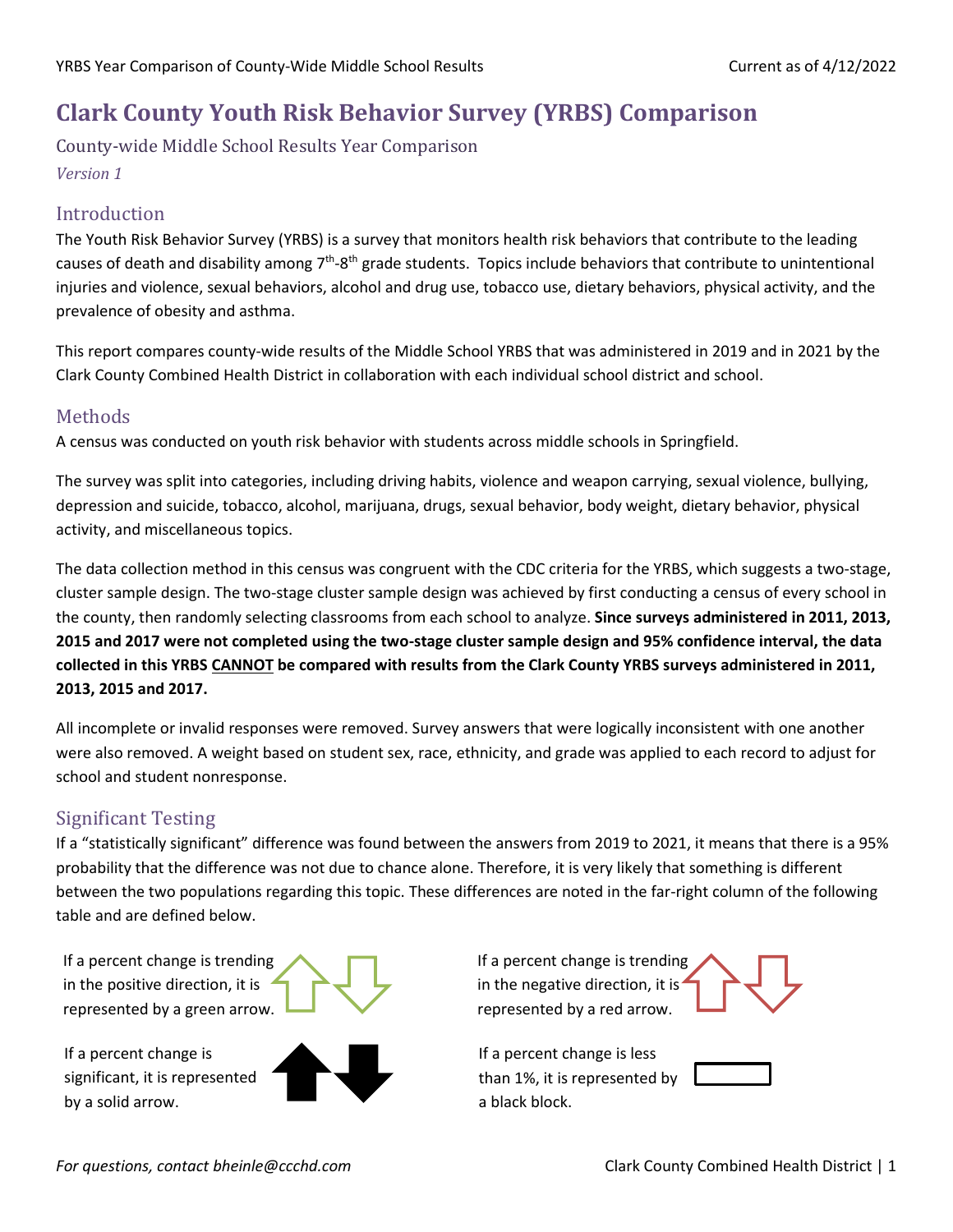#### Behavior Data Comparisons

| <b>Questions</b>                                                                                                                                                                                                                                                                               | 2019 Overall<br>% | 2021 Overall<br>% | Trend from 2019 to<br>2021 |
|------------------------------------------------------------------------------------------------------------------------------------------------------------------------------------------------------------------------------------------------------------------------------------------------|-------------------|-------------------|----------------------------|
| <b>COVID-19 Pandemic</b>                                                                                                                                                                                                                                                                       |                   |                   |                            |
| Mental health was most of the time or always not<br>good during the COVID-19 Pandemic                                                                                                                                                                                                          |                   | 26.4%             |                            |
| Parent or other adult in their home lost their job,<br>even for a short amount of time, during the COVID-19<br>Pandemic                                                                                                                                                                        |                   | 18.3%             |                            |
| <b>Safety</b>                                                                                                                                                                                                                                                                                  |                   |                   |                            |
| Rarely or never wore a helmet when riding a bicycle                                                                                                                                                                                                                                            | 68.8%             | 71.0%             |                            |
| Rarely or never wore a helmet when rollerblading or<br>riding a skateboard                                                                                                                                                                                                                     | 32.3%             | 43.3%             |                            |
| Rarely or never wore a seat belt when riding a car<br>driven by someone else                                                                                                                                                                                                                   | 5.2%              | 6.2%              |                            |
| Have rode in a car driven by someone who had been<br>drinking alcohol                                                                                                                                                                                                                          | 24.0%             | 18.7%             |                            |
| <b>Violence</b>                                                                                                                                                                                                                                                                                |                   |                   |                            |
| Have been involved in a physical fight                                                                                                                                                                                                                                                         | 44.2%             | 44.3%             |                            |
| Seen someone get physically attacked, beaten,<br>stabbed, or shot in their neighborhood                                                                                                                                                                                                        |                   | 25.2%             |                            |
| Forced by anyone into doing sexual things at least<br>once in the past 12 months                                                                                                                                                                                                               |                   | 18.1%             |                            |
| Have been physically hurt by a parent or other adult<br>in their home at least sometimes in their life                                                                                                                                                                                         |                   | 7.9%              |                            |
| <b>Bullying</b>                                                                                                                                                                                                                                                                                |                   |                   |                            |
| Bullied on school property                                                                                                                                                                                                                                                                     | 38.3%             | 43.1%             |                            |
| Electronically bullied (Facebook, Instagram, texting)                                                                                                                                                                                                                                          | 20.1%             | 33.8%             |                            |
| Victim of teasing or name calling because of race or<br>ethnic background in the past 12 months                                                                                                                                                                                                |                   | 17.3%             |                            |
| <b>Suicide, Hurting Oneself</b>                                                                                                                                                                                                                                                                |                   |                   |                            |
| Hurt themselves without wanting to kill themselves<br>at least once in the past 12 months                                                                                                                                                                                                      | 21.7%             | 25.3%             |                            |
| Seriously thought about killing yourself (suicide)                                                                                                                                                                                                                                             | 22.2%             | 26.3%             |                            |
| Made a plan to attempt to kill yourself (suicide)                                                                                                                                                                                                                                              | 15.8%             | 18.8%             |                            |
| Attempted to kill yourself (suicide)                                                                                                                                                                                                                                                           | 9.5%              | 11.0%             |                            |
| <b>Tobacco</b>                                                                                                                                                                                                                                                                                 |                   |                   |                            |
| Tried smoking a cigarette                                                                                                                                                                                                                                                                      | 9.3%              | 10.7%             |                            |
| Green arrow ( $\mathbf{D}$ ) shows a trend in the positive direction; Red arrow ( $\mathbf{D}$ ) shows a trend in the negative<br>direction; Black box ( $\Box$ ) shows a percent change less than 1%; Solid arrow (1)<br>$\blacktriangleright$ ) shows a statistically significant<br>change. |                   |                   |                            |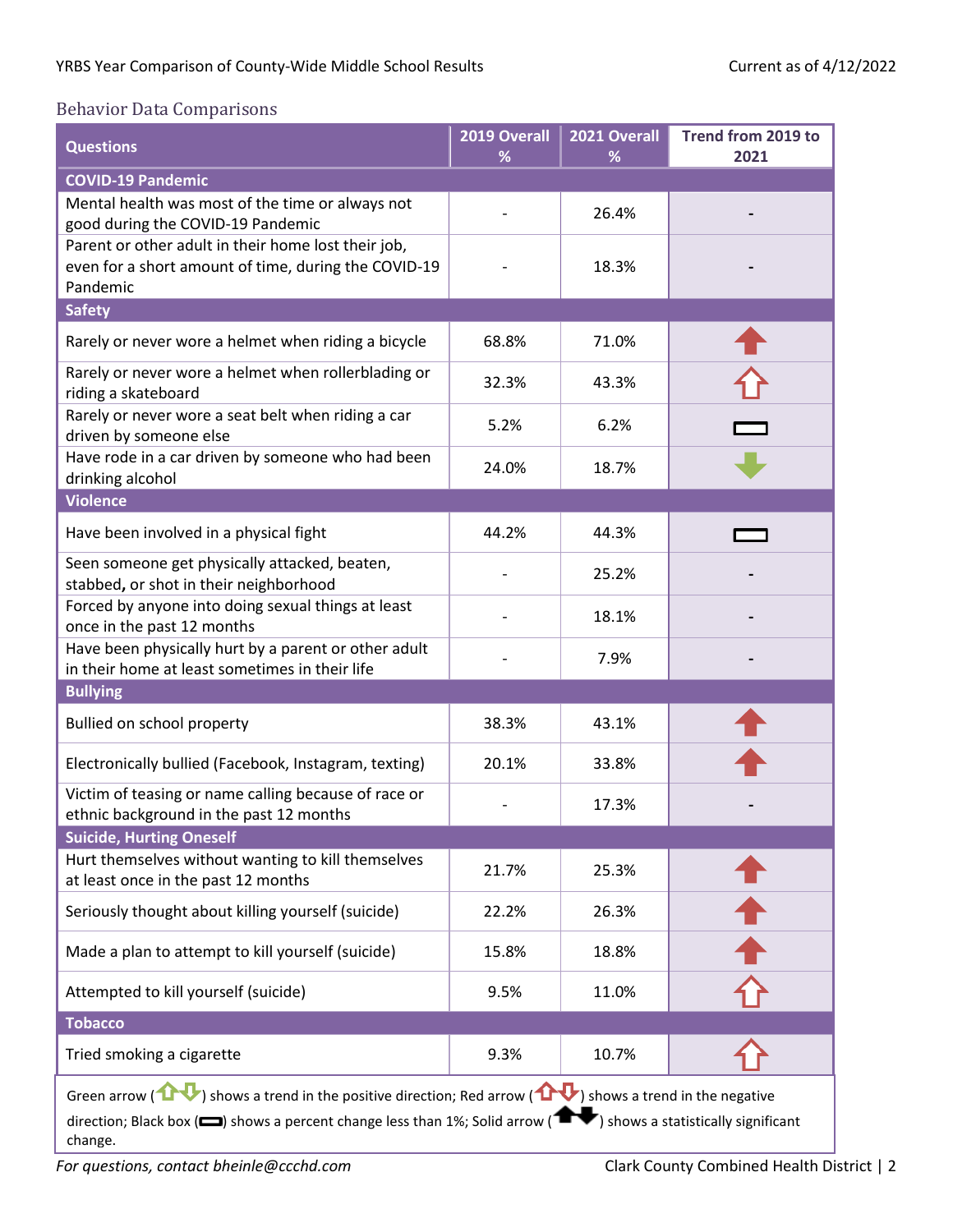#### YRBS Year Comparison of County-Wide Middle School Results Current as of 4/12/2022

| <b>Questions</b>                                                                                                                                                                                                                                                                     | 2019 Overall<br>% | 2021 Overall<br>% | Trend from 2019 to<br>2021 |
|--------------------------------------------------------------------------------------------------------------------------------------------------------------------------------------------------------------------------------------------------------------------------------------|-------------------|-------------------|----------------------------|
| Smoked a cigarette before age 10 years old                                                                                                                                                                                                                                           | 1.6%              | 3.4%              |                            |
| Smoked cigarettes at least 1 day in the past 30 days                                                                                                                                                                                                                                 | 1.7%              | 3.0%              |                            |
| Smoked cigarettes at least 20 days in the past 30 days                                                                                                                                                                                                                               | 0.5%              | 0.4%              |                            |
| Smoked at least 1 cigarette per day in the past 30<br>days                                                                                                                                                                                                                           | 1.0%              | 3.7%              |                            |
| Used an electronic vapor product                                                                                                                                                                                                                                                     | 18.9%             | 16.8%             |                            |
| Smoked an electronic vapor product at least once in<br>the past 30 days                                                                                                                                                                                                              | 9.4%              | 10.6%             |                            |
| Used chewing tobacco, snuff, snus, etc. 1 day or more<br>in the past 30 days                                                                                                                                                                                                         | 1.9%              | 2.0%              |                            |
| Smoked cigars, cigarillos, or little cigars on 1 day or<br>more in the past 30 days                                                                                                                                                                                                  | 0.9%              | 2.6%              |                            |
| <b>Alcohol</b>                                                                                                                                                                                                                                                                       |                   |                   |                            |
| Had least one drink of alcohol                                                                                                                                                                                                                                                       | 29.0%             | 20.7%             |                            |
| Had their first drink of alcohol before age 10 years old                                                                                                                                                                                                                             | 5.2%              | 4.9%              |                            |
| <b>Marijuana</b>                                                                                                                                                                                                                                                                     |                   |                   |                            |
| Have used marijuana at least once in their life                                                                                                                                                                                                                                      | 11.6%             | 8.4%              |                            |
| Tried marijuana for the first time before age 10 years<br>old                                                                                                                                                                                                                        | 1.1%              | 0.9%              |                            |
| <b>Drugs</b>                                                                                                                                                                                                                                                                         |                   |                   |                            |
| Have taken non-prescribed pain medication or<br>misused it at least once in their life                                                                                                                                                                                               | 6.5%              | 1.0%              |                            |
| Have used any form of cocaine at least once in their<br>life                                                                                                                                                                                                                         | 0.7%              | 0.6%              |                            |
| Have sniffed glue, aerosols, paints to get high at least<br>once in their life                                                                                                                                                                                                       | 5.3%              | 3.5%              |                            |
| Lived with someone who was having a problem with<br>alcohol or drug use                                                                                                                                                                                                              |                   | 25.4%             |                            |
| <b>Sexual Behavior</b>                                                                                                                                                                                                                                                               |                   |                   |                            |
| Have had sexual intercourse                                                                                                                                                                                                                                                          | 4.4%              | 5.7%              |                            |
| First had sexual intercourse before age 10 years old                                                                                                                                                                                                                                 | 0.8%              | 1.1%              |                            |
| Had sex with 4 or more people in their life                                                                                                                                                                                                                                          | 0.0%              | 0.5%              |                            |
| Used a condom when they last had sex                                                                                                                                                                                                                                                 | 90.1%             | 2.6%              |                            |
| Green arrow ( $\mathbf{\Omega}$ ) shows a trend in the positive direction; Red arrow ( $\mathbf{\Omega}$ ) shows a trend in the negative<br>direction; Black box ( $\leftrightarrow$ ) shows a percent change less than 1%; Solid arrow ( $\Box$ ) shows a statistically significant |                   |                   |                            |

change.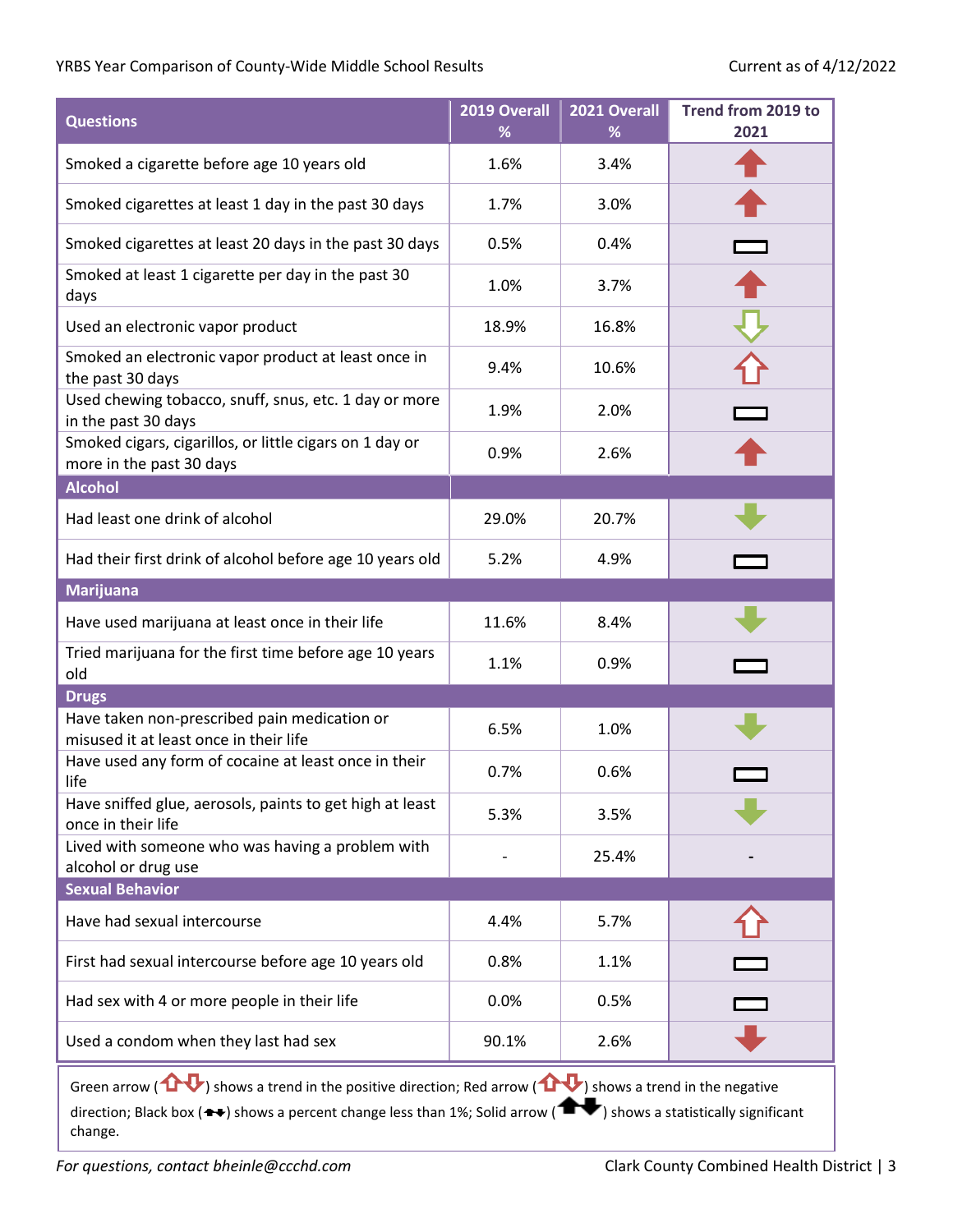#### YRBS Year Comparison of County-Wide Middle School Results Current as of 4/12/2022

| <b>Questions</b>                                                                                                                                                                                                                                                                    | 2019 Overall<br>% | 2021 Overall<br>% | Trend from 2019 to<br>2021 |
|-------------------------------------------------------------------------------------------------------------------------------------------------------------------------------------------------------------------------------------------------------------------------------------|-------------------|-------------------|----------------------------|
| <b>Body Weight</b>                                                                                                                                                                                                                                                                  |                   |                   |                            |
| Self-describe as slightly or very overweight                                                                                                                                                                                                                                        | 29.8%             | 34.4%             |                            |
| Not trying to do anything with their weight                                                                                                                                                                                                                                         | 20.8%             | 22.6%             |                            |
| Tried to lose or keep from gaining weight in the past<br>30 days by not eating, taking diet pills, vomiting,<br>taking laxatives or skipping meals                                                                                                                                  |                   | 22.6%             |                            |
| <b>Dietary Behavior</b>                                                                                                                                                                                                                                                             |                   |                   |                            |
| Did not eat breakfast on at least 1 day in the past 7<br>days                                                                                                                                                                                                                       | 65.2%             | 72.1%             |                            |
| <b>Physical Activity</b>                                                                                                                                                                                                                                                            |                   |                   |                            |
| Were active for 60 minutes per day less than 5 days<br>in the past 7 days                                                                                                                                                                                                           | 39.2%             | 45.2%             |                            |
| Spent at least 3 hours a day in front of a TV,<br>computer, other electronic device watching shows or<br>videos playing games or on the internet on an<br>average school day                                                                                                        |                   | 67.4%             |                            |
| Did not go to PE classes at school in an average week                                                                                                                                                                                                                               | 43.3%             | 57.0%             |                            |
| Do not play on any sports teams in the past 12<br>months                                                                                                                                                                                                                            | 37.6%             | 45.1%             |                            |
| Got a concussion from playing a sport or being active<br>at least once in the past 12 months                                                                                                                                                                                        | 16.7%             | 16.3%             |                            |
| <b>Other Health Topics/Miscellaneous</b>                                                                                                                                                                                                                                            |                   |                   |                            |
| Mental health was often not good at least most of<br>the time during the past 30 days                                                                                                                                                                                               |                   | 21.4%             |                            |
| Often felt at least most of the time that they were<br>able to talk to an adult about their feelings                                                                                                                                                                                |                   | 17.0%             |                            |
| Get 4 hours or less of sleep on a school night                                                                                                                                                                                                                                      | 6.8%              | 12.2%             |                            |
| Slept somewhere else besides their parent/guardians,<br>family member or friends house in the past 30 days                                                                                                                                                                          | 0.9%              | 4.6%              |                            |
| Did not have a usual place to sleep during the past 30<br>days                                                                                                                                                                                                                      | 0.0%              | 0.7%              |                            |
| Have ever had sex education in school                                                                                                                                                                                                                                               |                   | 14.4%             |                            |
| At least sometimes went hungry because there<br>wasn't enough food at home in the last 30 days                                                                                                                                                                                      | 12.6%             | 8.3%              |                            |
| Rarely or never felt safe and secure in their<br>neighborhood                                                                                                                                                                                                                       |                   | 7.3%              |                            |
| Green arrow ( $\bigoplus$ ) shows a trend in the positive direction; Red arrow ( $\bigoplus$ ) shows a trend in the negative<br>direction; Black box ( $\leftrightarrow$ ) shows a percent change less than 1%; Solid arrow ( $\Box$ ) shows a statistically significant<br>change. |                   |                   |                            |